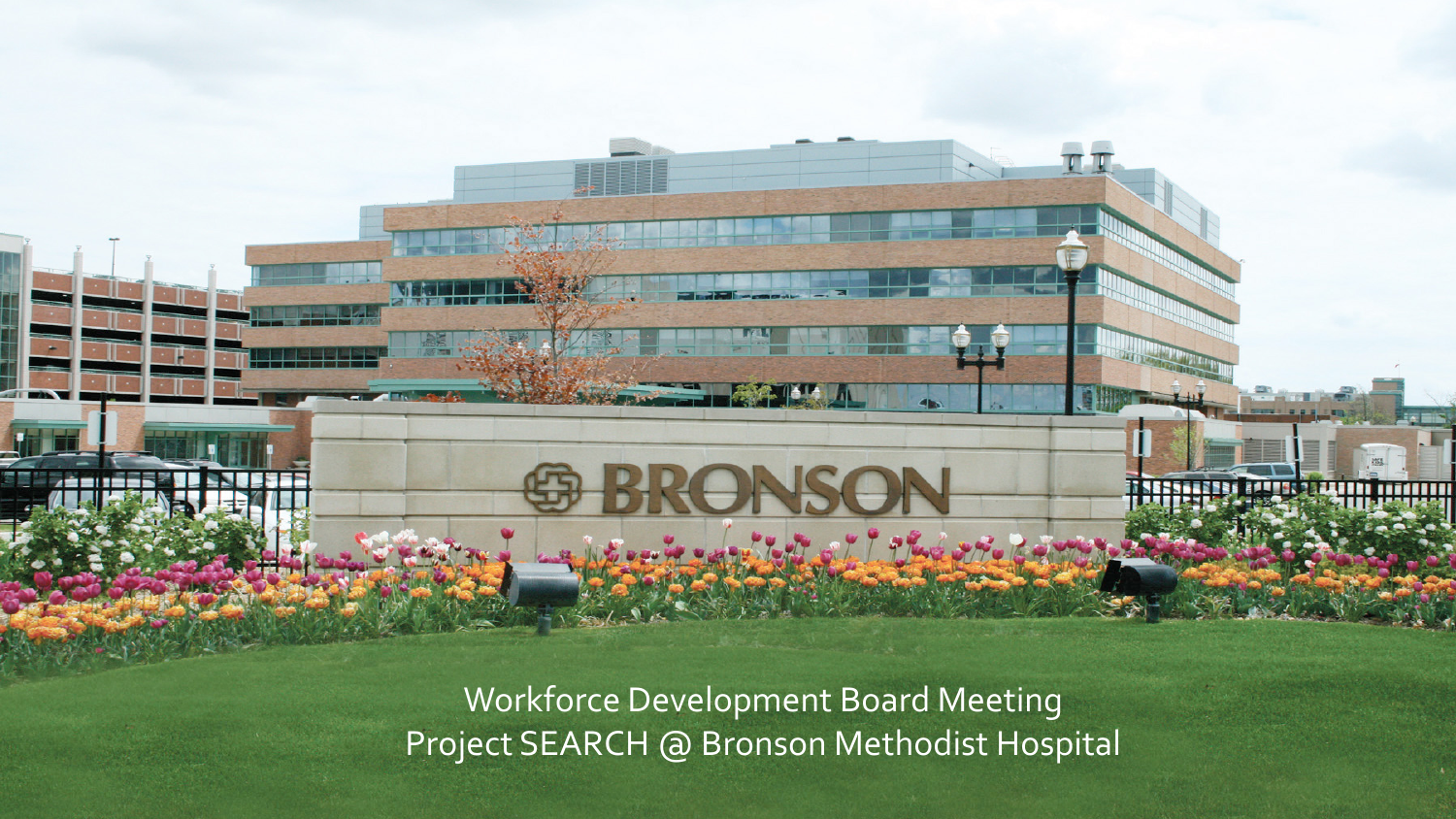### Project SEARCH Transition Program

- It began in 1996 at Cincinnati Children's Hospital Erin Riehle
- 375 + sites in existence and growing
- 44 states / state initiatives
- 11 countries: Germany, India, Scotland, United Kingdom, Ireland, Canada, Australia, Gibraltar, Wales, Holland, Israel
- 16 communities in Michigan have Project SEARCH
- 4-6 additional communities are interested
- Huge districts and very small (collaboration )
- 73% of all interns who have completed the program are competitively employed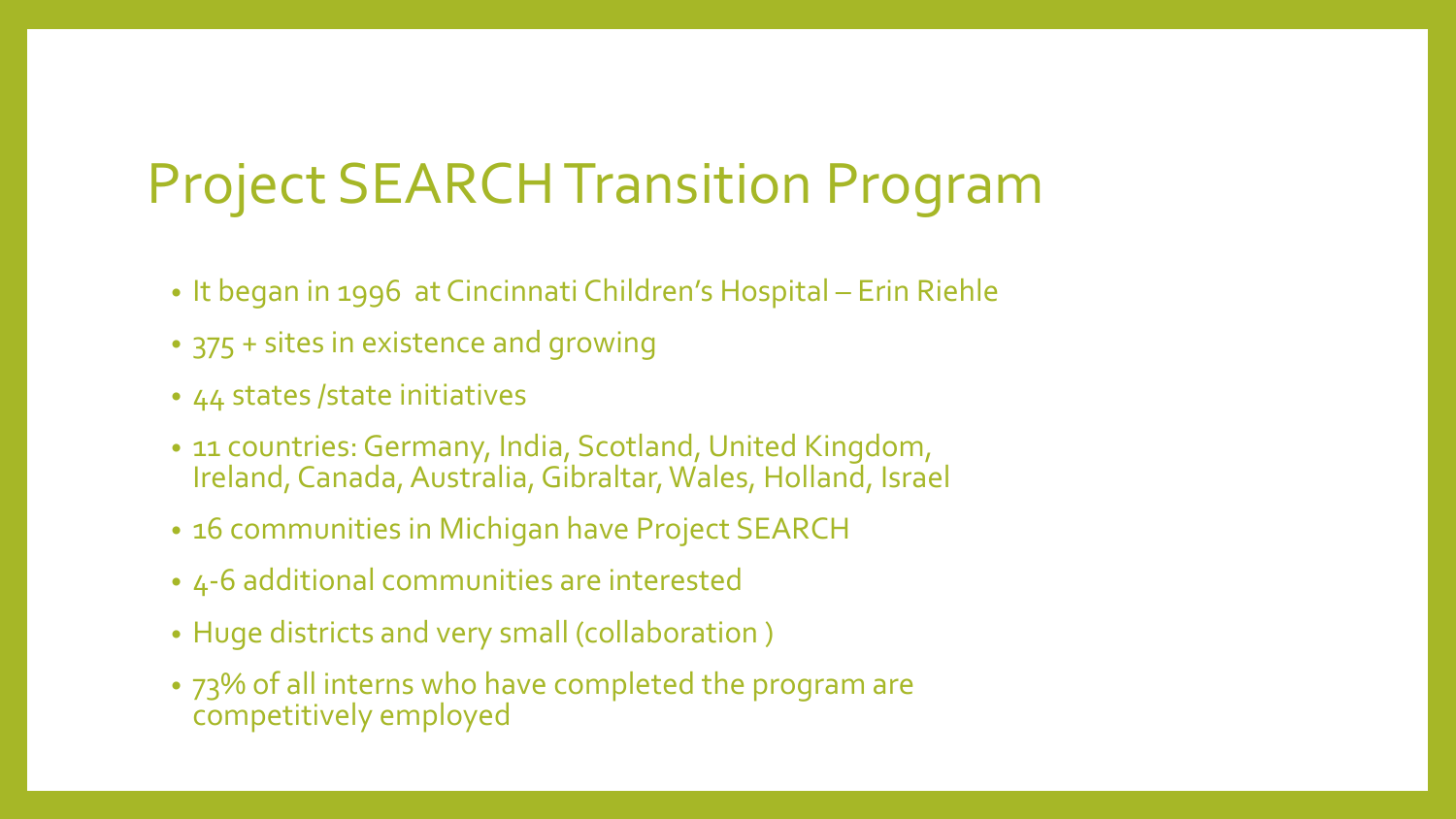## Kalamazoo Project SEARCH Data

- 31/36 interns have found and continue to sustain competitive employment in the community. This is **86%** success rate.
- Manager Survey results indicate that Bronson is satisfied with the work we do and the support with give to their employees and to our interns.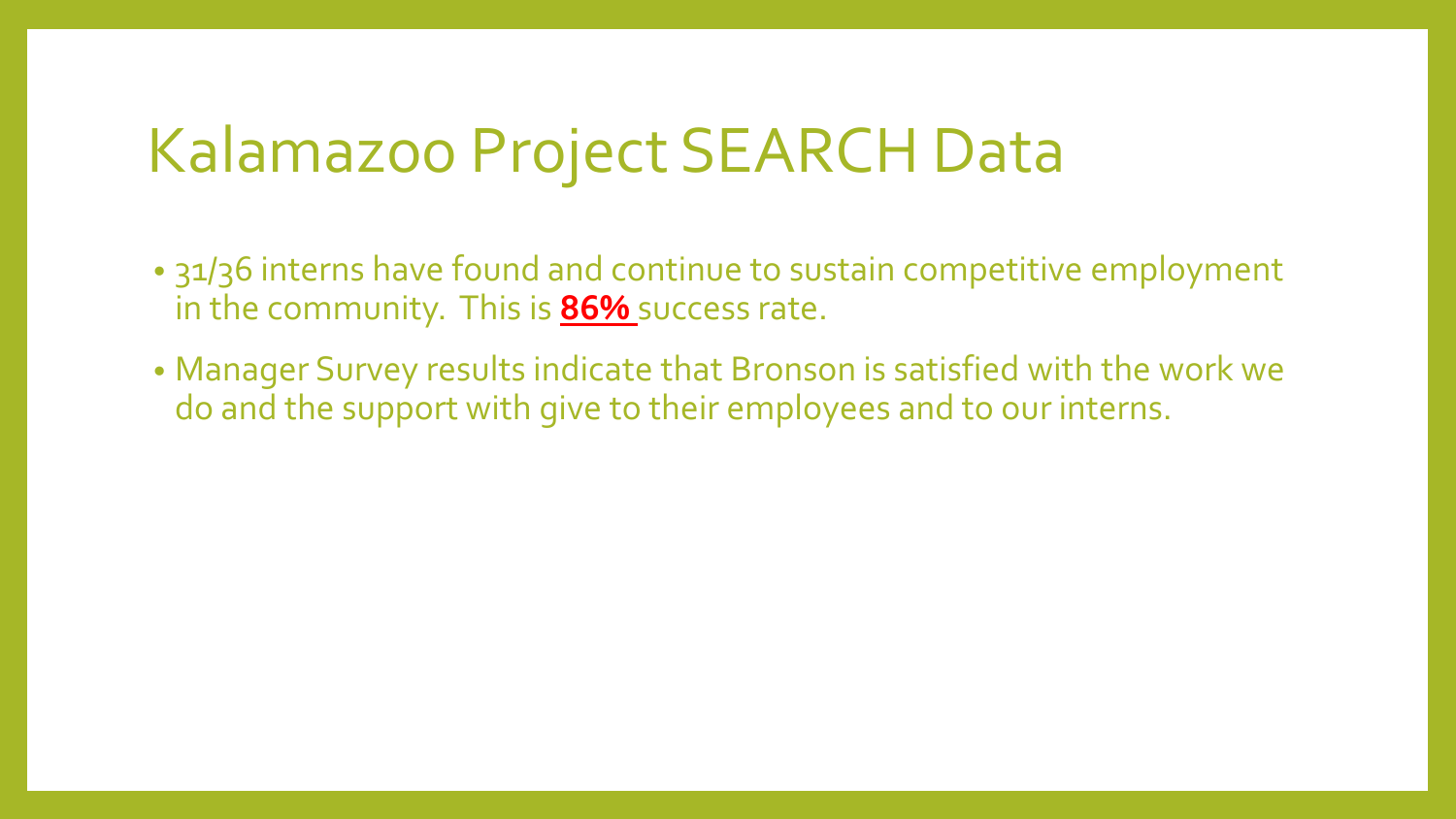## Project SEARCHTransition Model

- Program length is one school year (Sept-June)
- 8-12 students with variety of disabilities
- Certified instructor and Job Coach
- Last year of high school or school eligibility
- 3 rotations through unpaid internships to develop transferrable and marketable skills
- Business liaison and department mentors offer support and continual feedback to the students
- Outcome is competitive employment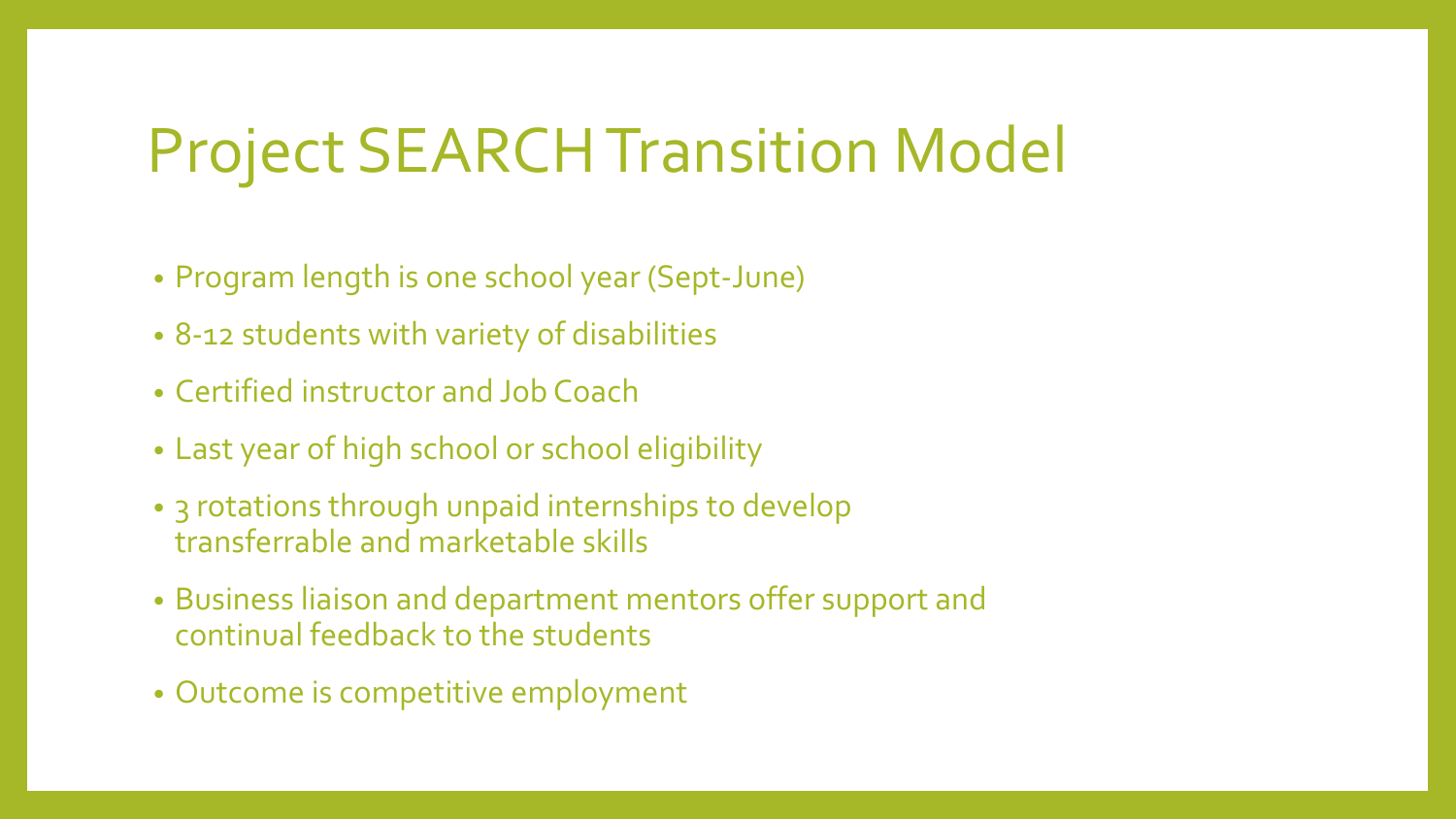# Minimum Eligibility Guidelines

- 18 -26 years of age
- Eligibility for Vocational Rehabilitation
- Participate in an intake with Kalamazoo Community Mental Health
- Previous work related experience
- Appropriate hygiene, social and communication skills
- Ability to take direction and change behavior
- Access public transportation or Natural Supports to assist with getting intern to Bronson
- Pass drug screen, background check, immunizations
- Agree this will be the last year of school services
- Desire to Work!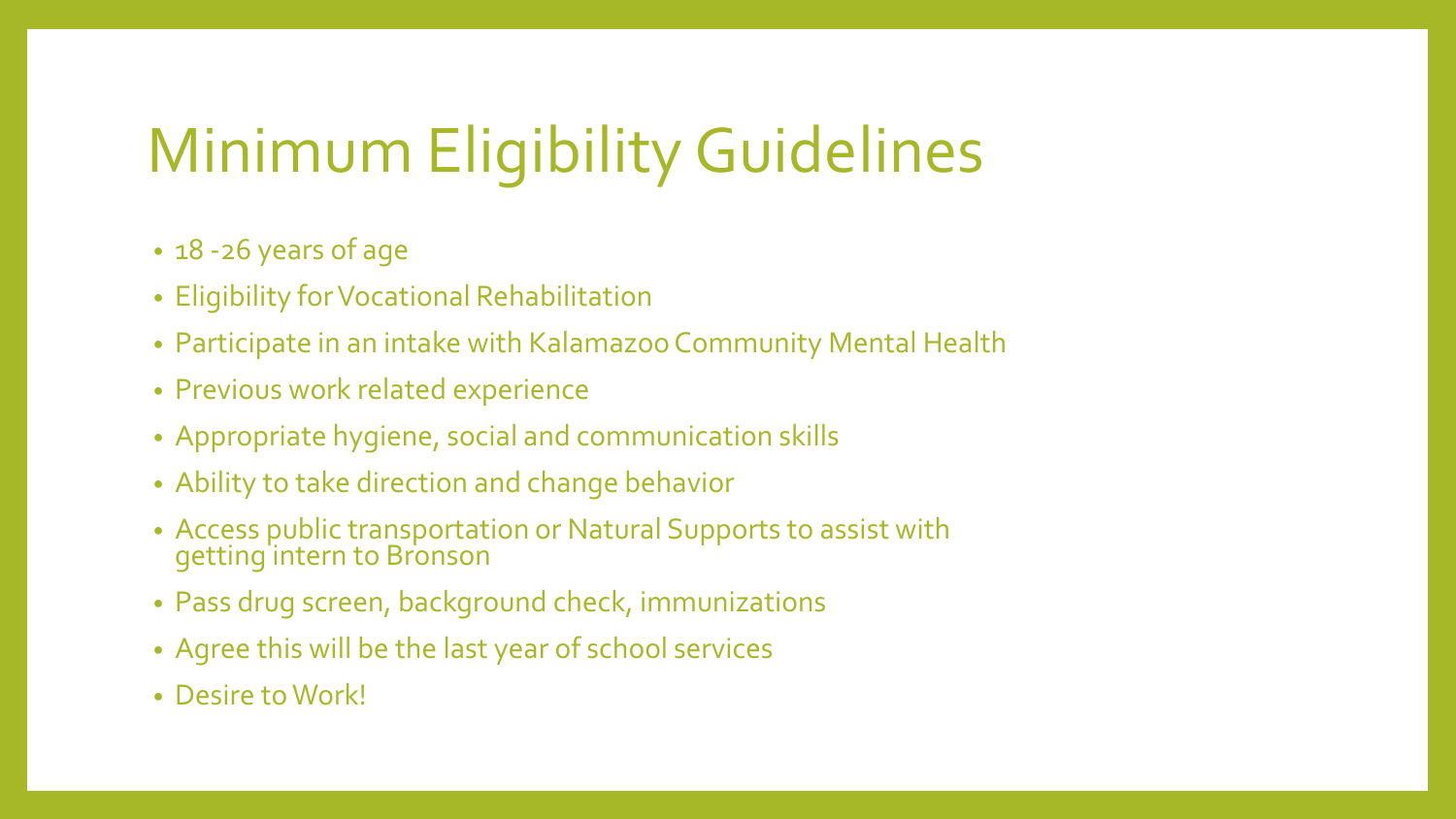## Project SEARCH at Bronson

#### **Rotations**

- Human Resources
- Phlebotomy
- Food Service and Preparation
- Linens
- Recycling
- EVS-Housekeeping
- Infection Prevention-Hand Wash Auditor

#### **Rotations**

- Equipment Tech
- Pathology
- Greeter in Cardiac MICU
- Child Injury Prevention
- Milk Bank
- Adult Float Pool
- Conference Set Up/Gilmore Education Center
- Medical Staff Services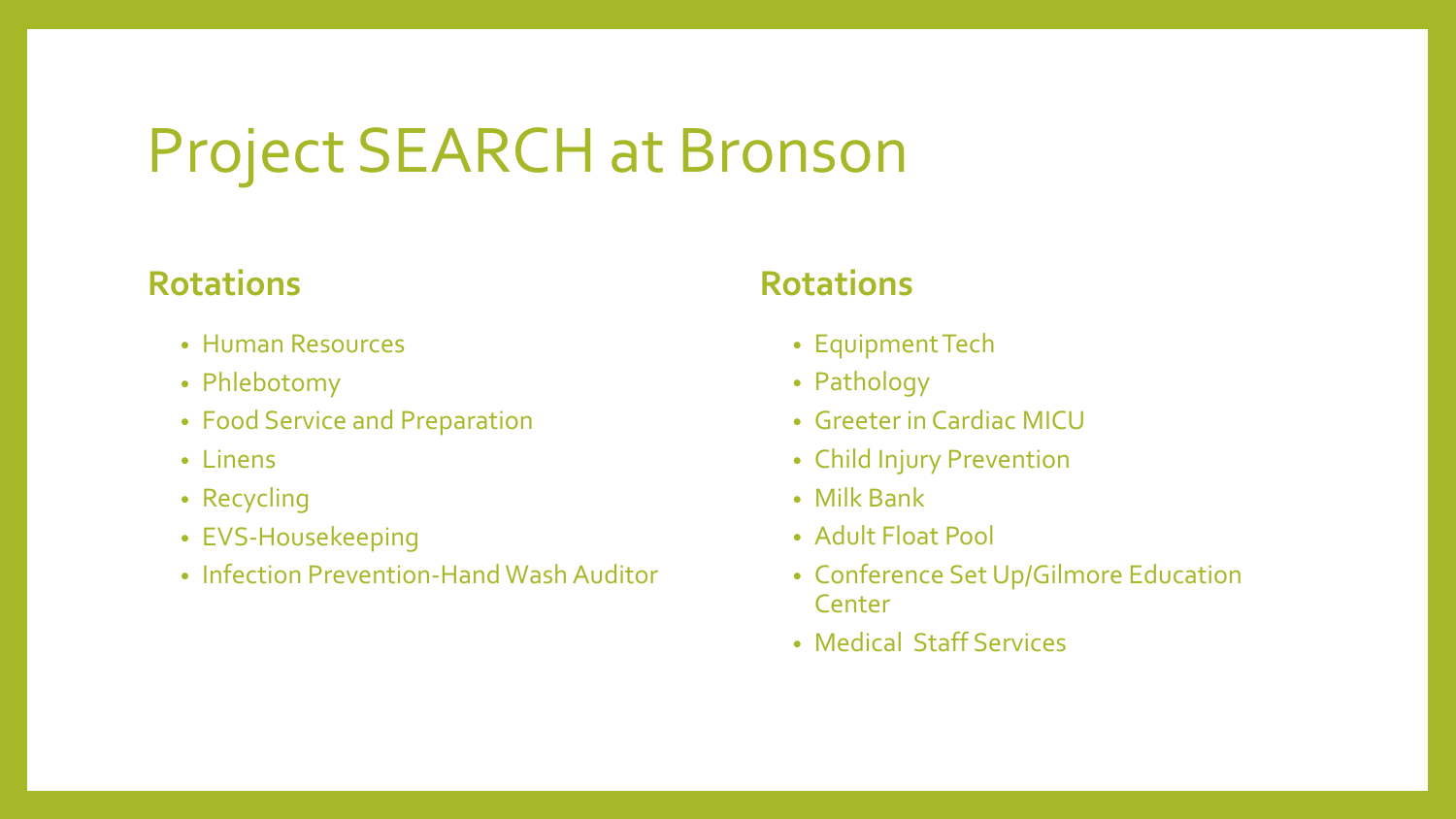#### **Successes**

- Bronson as our Host Site
- VR partnership and creative collaboration
- Unique role with DNSWM and Youth Supports Service Coordinator
- Outcomes
- Active Core Team
- Committed Steering Committee
- Community Service
- Job Club
- Alumni Group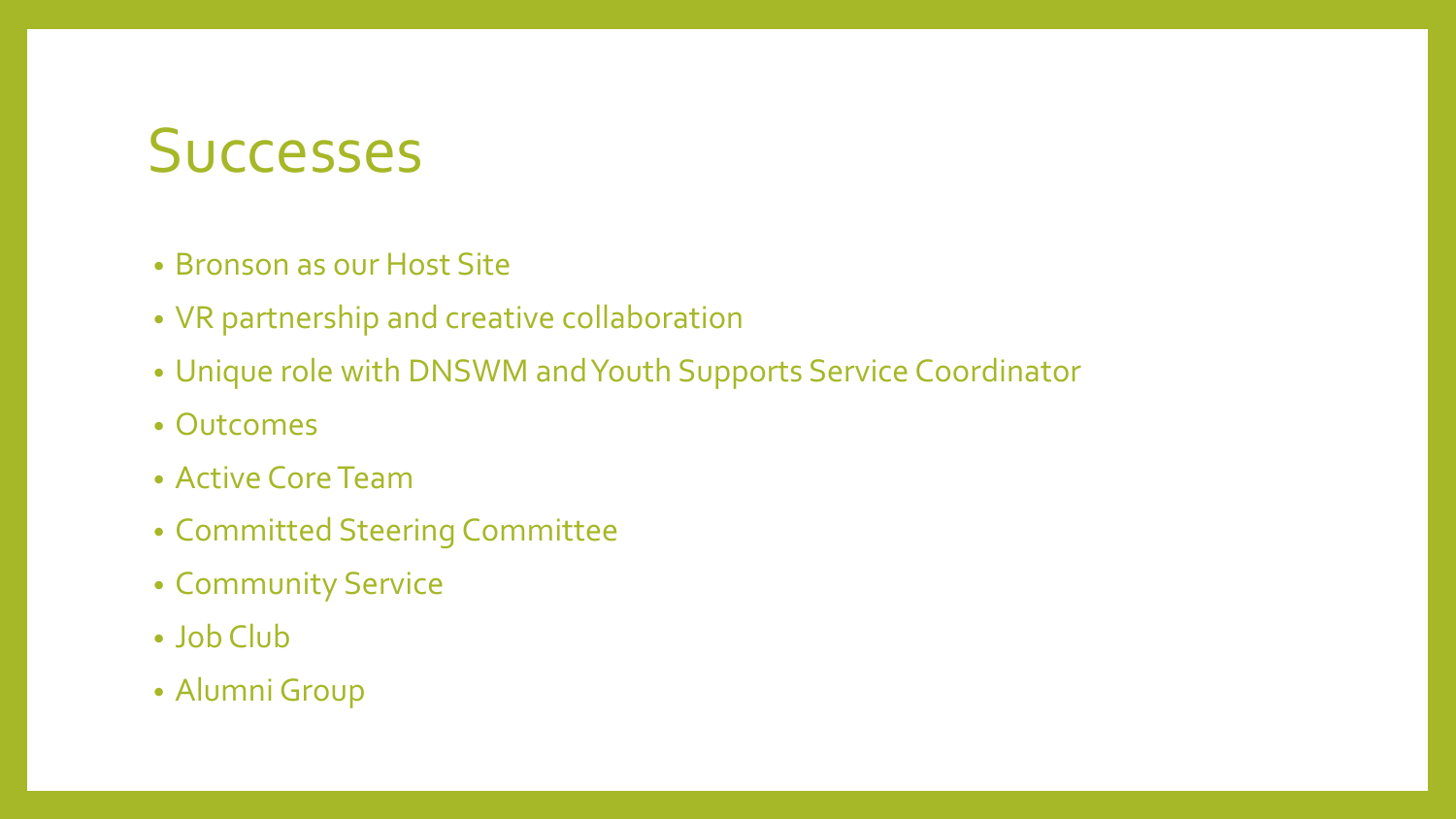**Cornelius Brown was hired and works for Bronson Methodist Hospital in the Gilmore**.

> **Project SEARCH provided stability, opportunities to grow in becoming independent, and to live a meaningful life.**

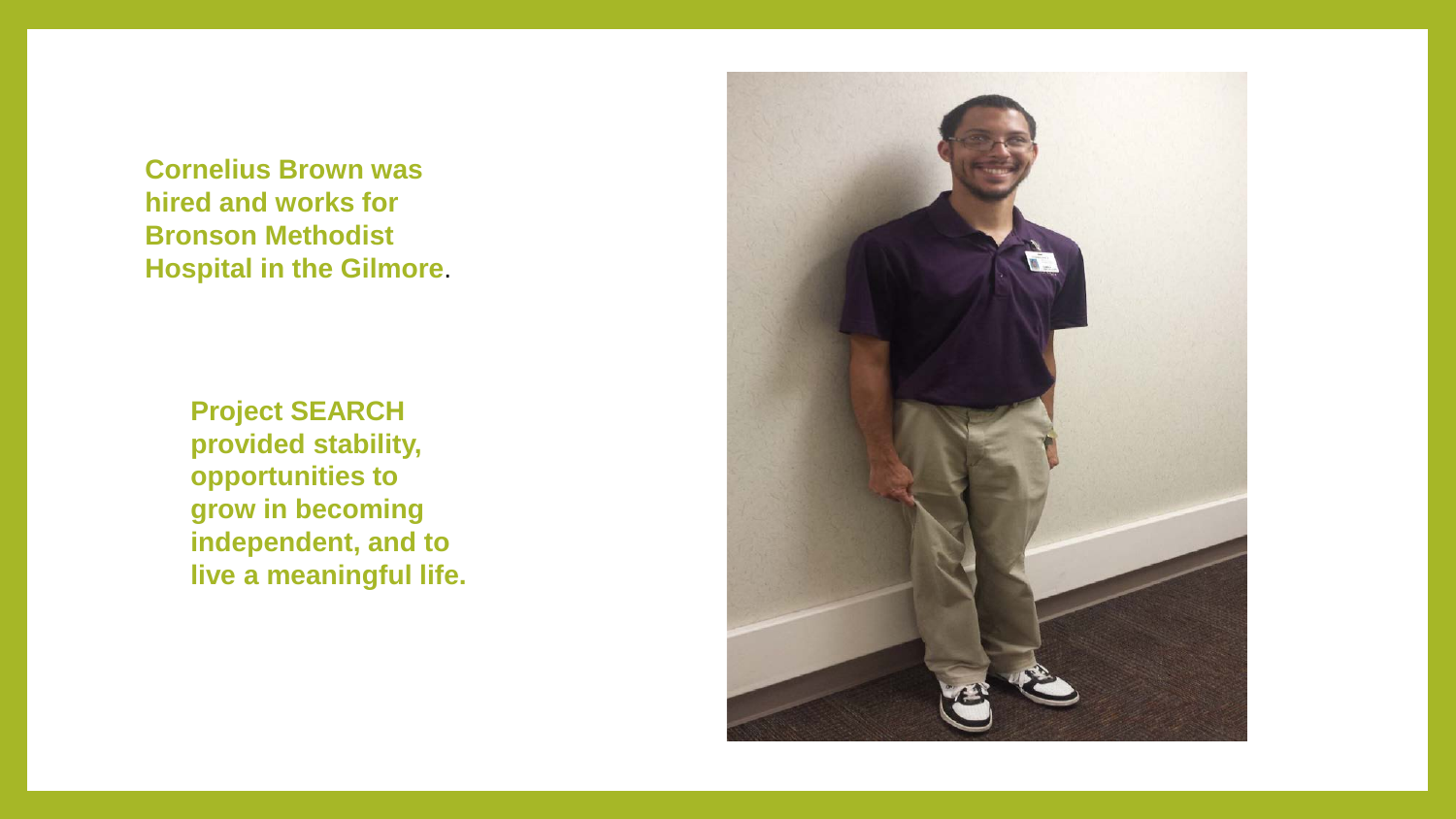| Manager satisfaction survey (Years 1-4)            |     |     |                         |     |
|----------------------------------------------------|-----|-----|-------------------------|-----|
| • How would you rate the support you receive       |     |     | $4.4$ $4.5$ $4.6$ $4.8$ |     |
| from Project SEARCH team members?                  |     |     |                         |     |
| • Are the Project SEARCH team members              |     |     | $4.5$ $4.6$ $4.7$ $4.9$ |     |
| helpful and supportive in assisting with           |     |     |                         |     |
| interns? (accommodations, training)                |     |     |                         |     |
| • Do you find training & working with Project      |     |     | $4.4$ $4.6$ $4.7$ $4.8$ |     |
| <b>SEARCH</b> interns as beneficial and welcoming? |     |     |                         |     |
| • How satisfied are you with communication         |     |     | $4.4$ $4.8$ $4.7$ $4.8$ |     |
| between Project SEARCH team members and            |     |     |                         |     |
| your department?                                   |     |     |                         |     |
| • What is the likelihood that you would want       | 4.5 | 4.6 | 4.8                     | 4.9 |

**another Project SEARCH intern in the future?**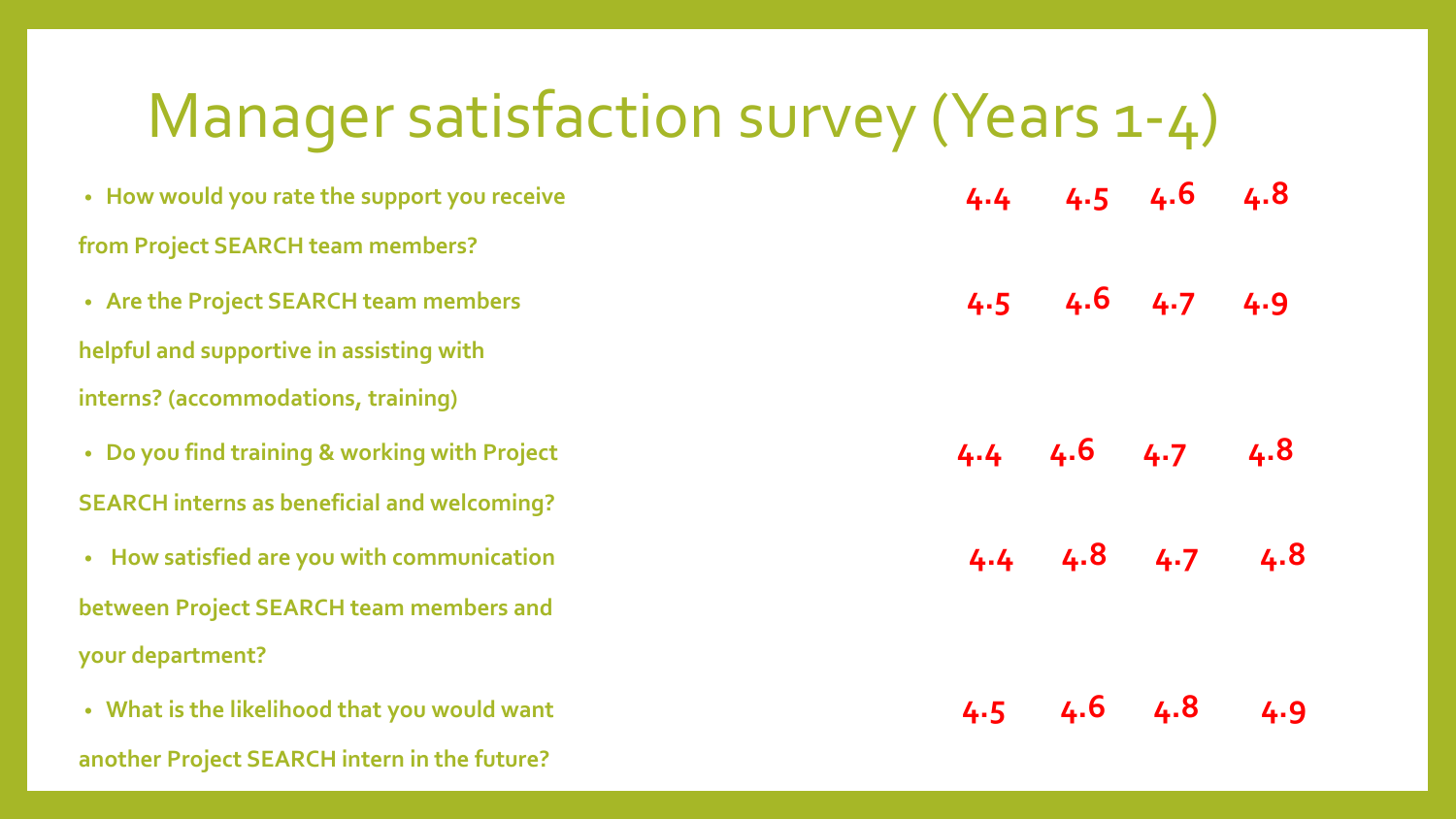## Impact of Project SEARCH

- Collective Impact each organization committed to the work and their organization's vision and beliefs.
- Bridging partnerships with community agencies and resources
- Changing systems based on the Project SEARCH model around positive outcomes
- Being invited to Holiday Banquet and July Picnic at Bronson
- Bronson Mentors/Managers impacted by the strengths and characters of the interns
- Presenting to the Leadership Team at Bronson, Rotary, Leadership Stew, etc
- Expanding network and awareness to businesses and employers
- Hiring individuals with disability that has enhanced our community and workforce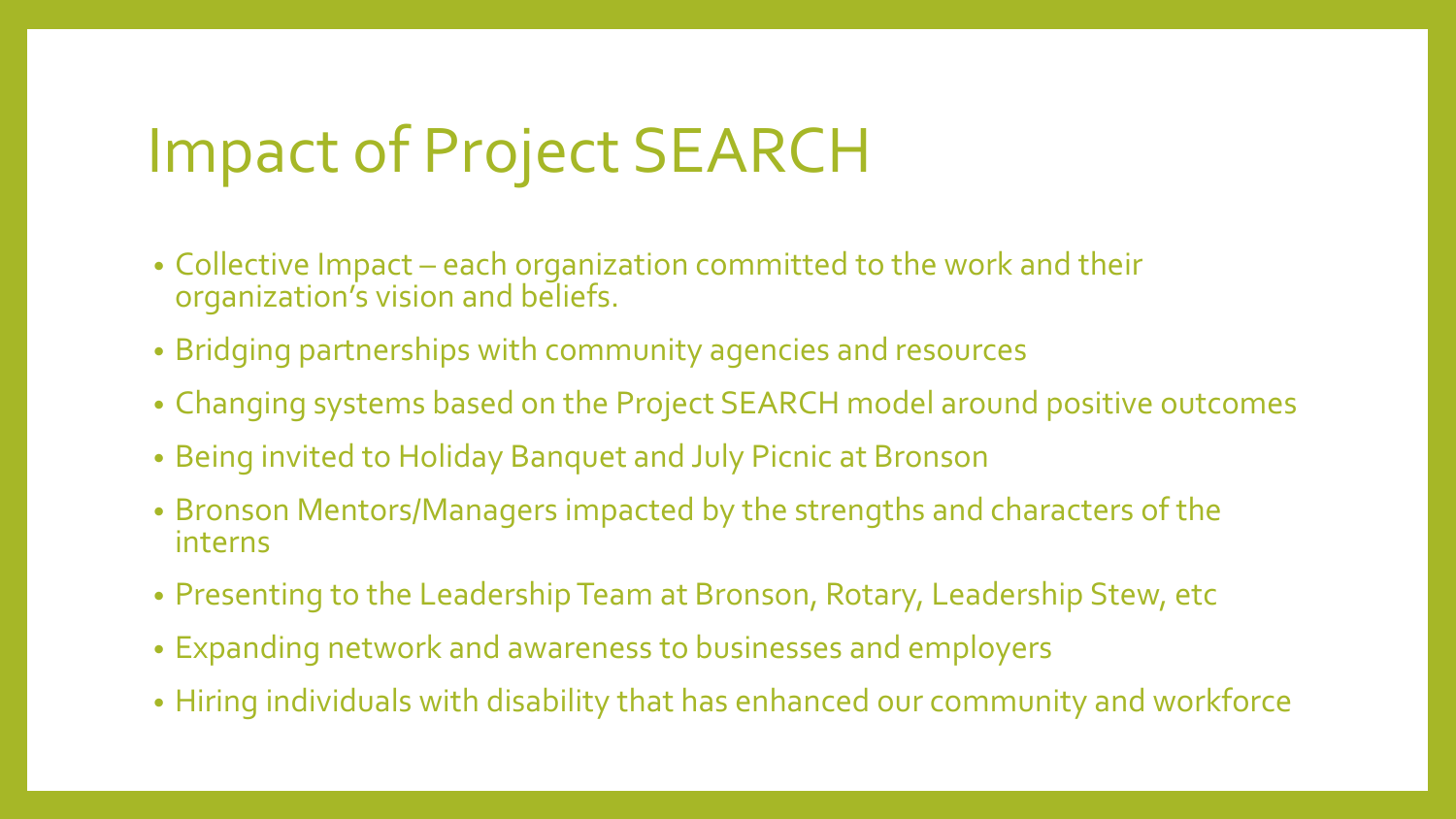## Project SEARCH Fidelity Audit

- Awesome experience (Lyn Andrews was great)
- Quality Recommendations and Suggestions
- Led to impactful two days of Strategic Planning as a Steering Committee
- Led to goals and activities for the next couple of days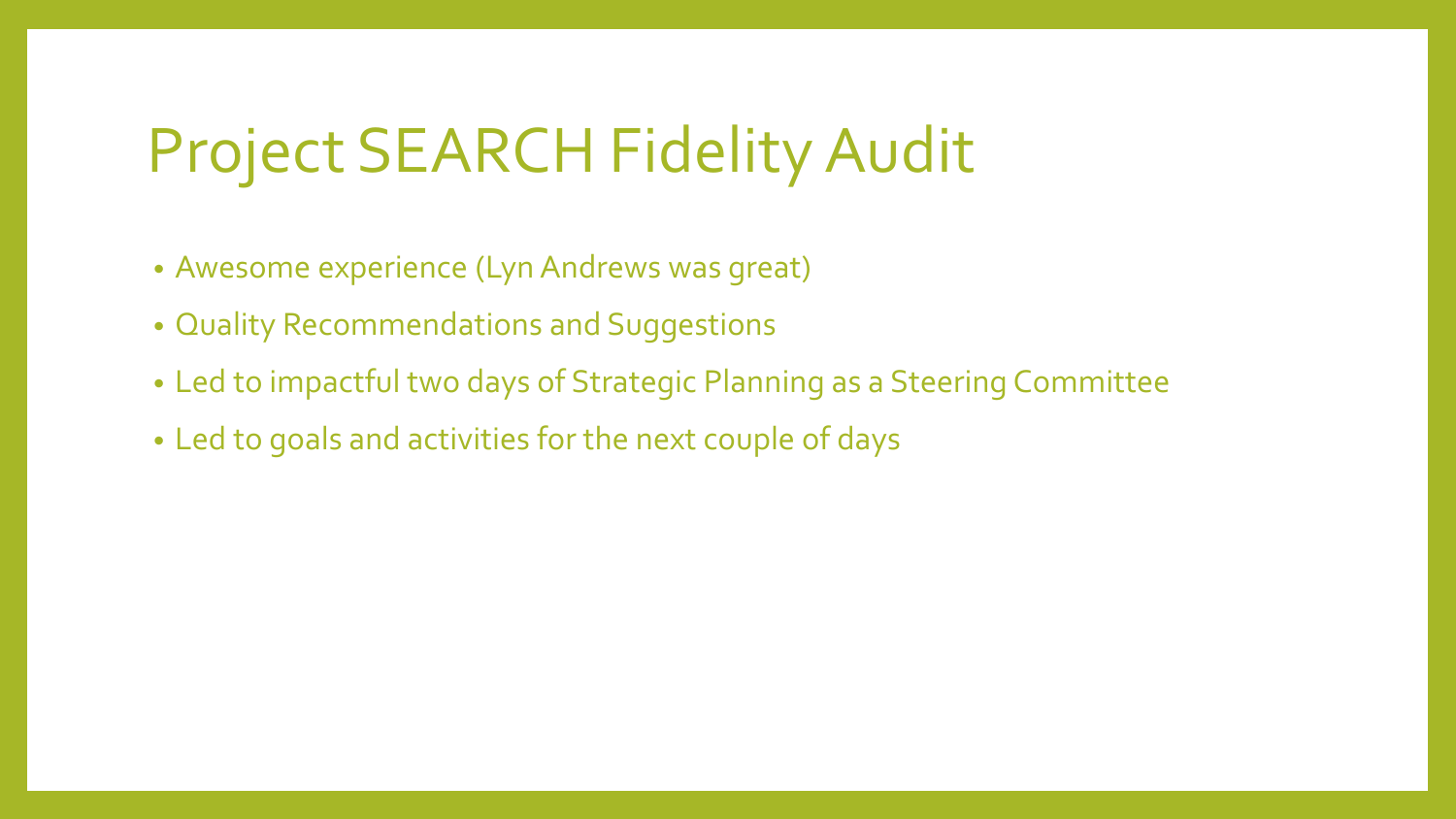### Where We Are Now?

- In our  $5^{th}$  year, however, our smallest cohort  $(7)$
- Expanding net and pushing conversations in transition to PS
- Bronson has taken lead role with marketing, Open House, and BAC development
- Looking at 2<sup>nd</sup> site (WMU, KVCC, Radisson Hotel)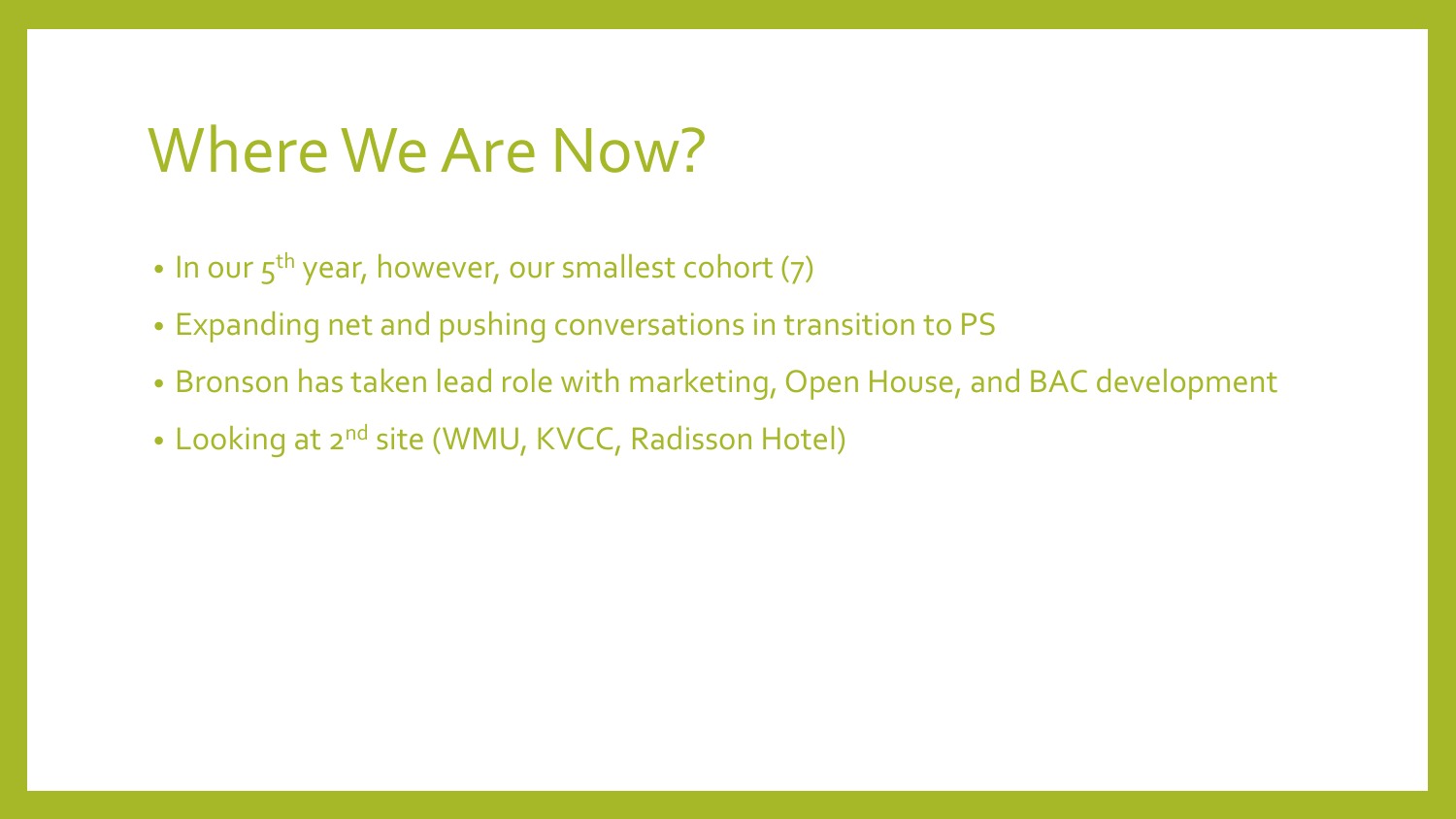## Still Working On…

- Selection Process
- CMH Eligibility
- BAC
- Exiting Transition Process
- Job Development
- Creative Funding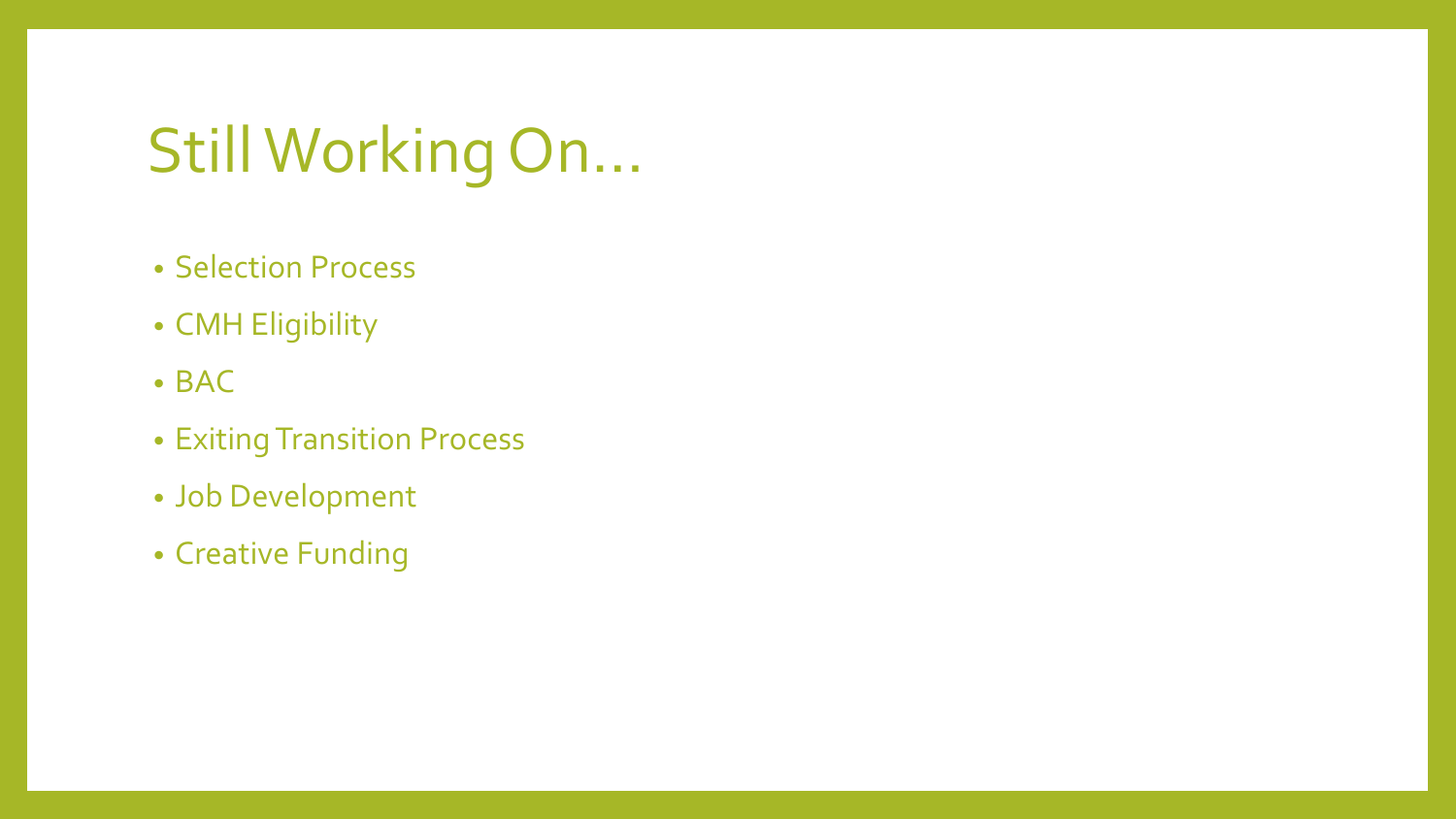### Commitment to the "All In" Mindset

- MOU Roles and Responsibilities
- Problem Solving Model for Continuous Improvement